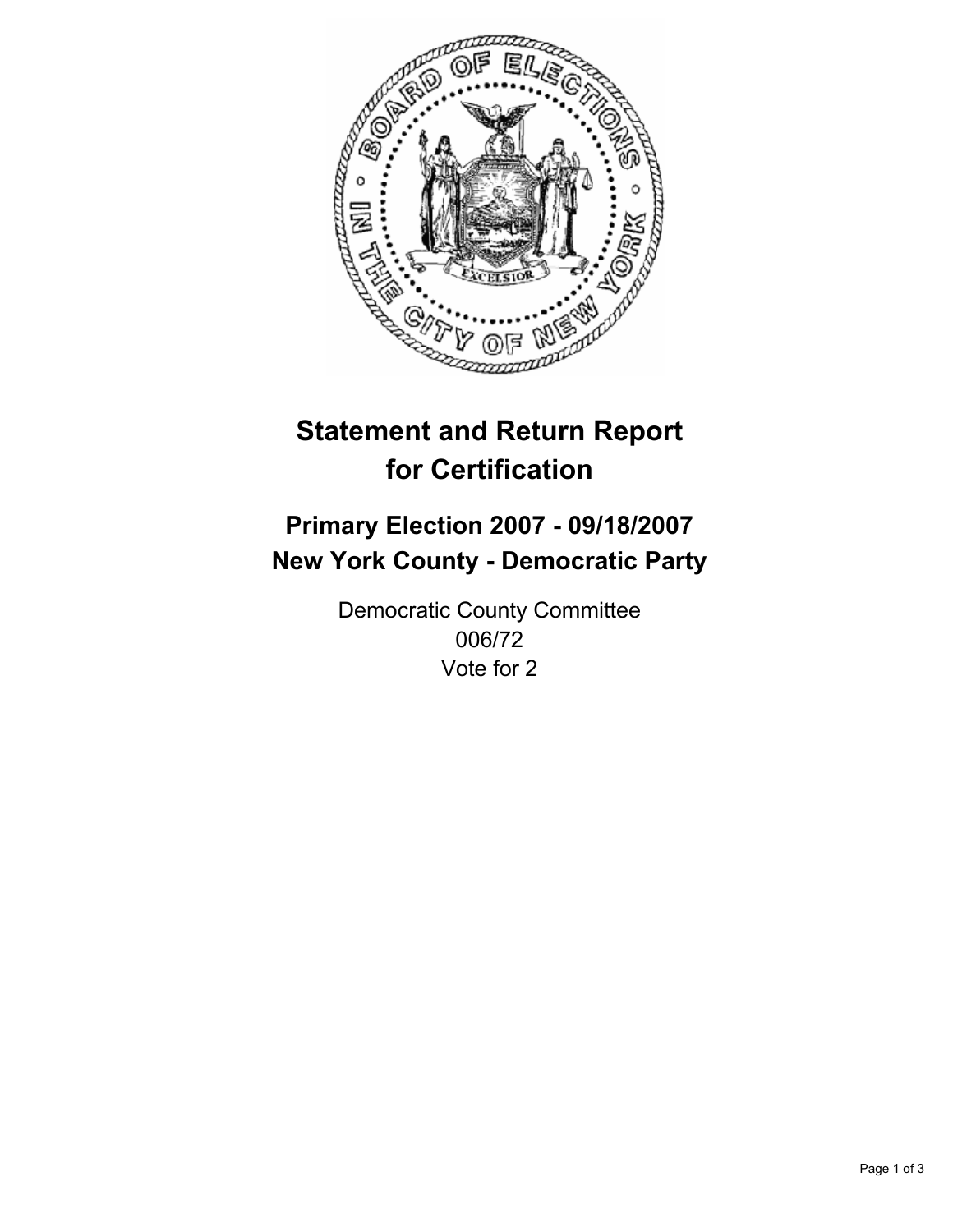

## **Assembly District 72**

| <b>EMERGENCY</b>        |    |
|-------------------------|----|
| ABSENTEE/MILITARY       |    |
| AFFIDAVIT               |    |
| <b>FERNANDO BATISTA</b> | 21 |
| <b>RENATO MENA</b>      | g  |
| <b>MARTINA SIRI</b>     |    |
| <b>Total Votes</b>      | 31 |